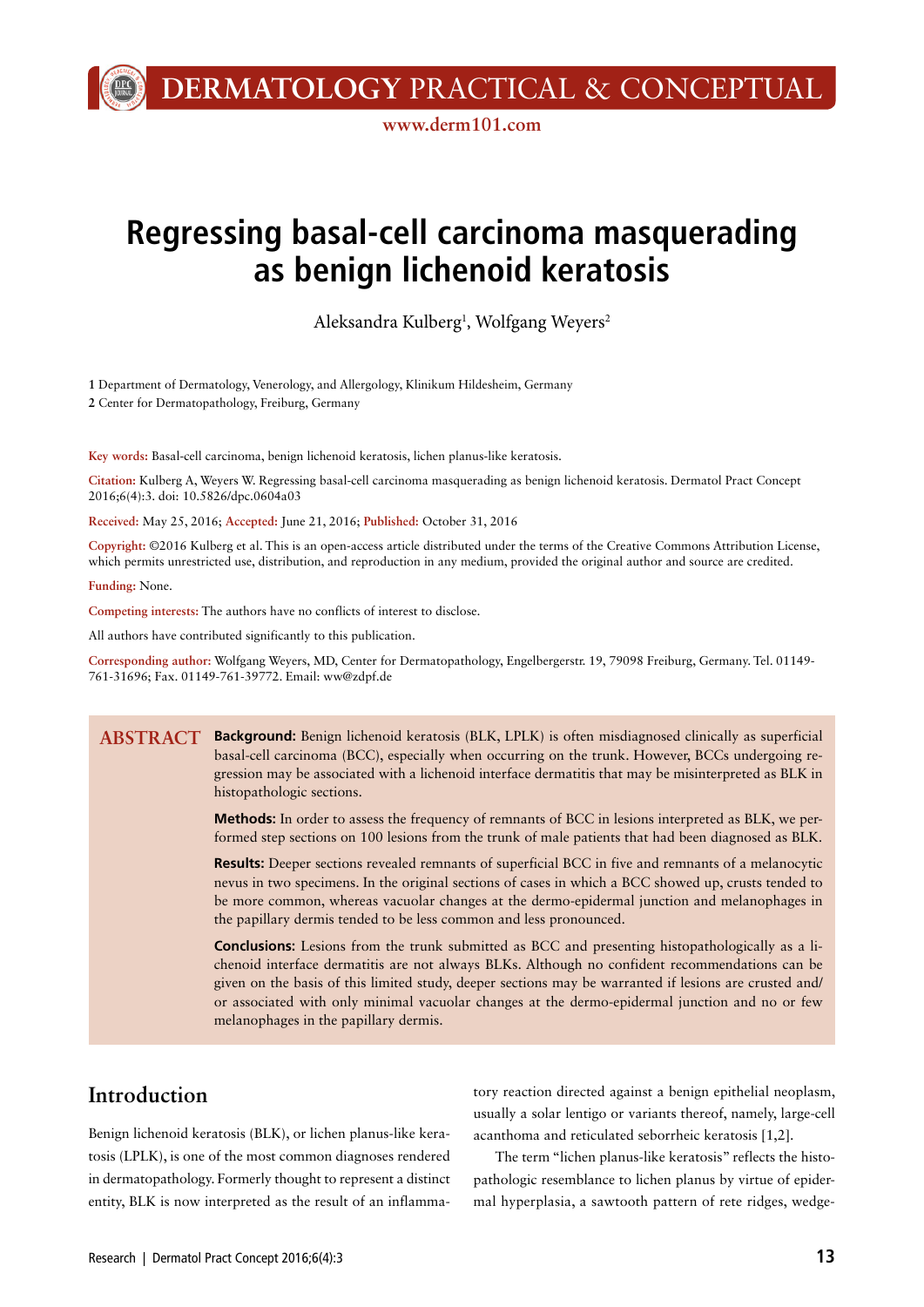shaped zones of hyperkeratosis, orthokeratosis, vacuolar changes at the dermo-epidermal junction, individual necrotic keratocytes, and a superficial lichenoid infiltrate of lymphocytes often accompanied by melanophages. Clinically, lichen planus is not a consideration in patients with a solitary lesion. Among histopathologic features that may distinguish BLK from lichen planus, but that are often missing, are foci of parakeratosis, areas with a diminished granular zone, marked solar elastosis, occasional plasma cells and eosinophils in the infiltrate, and remnants of solar lentigo or reticulated seborrheic keratosis at the edge of the lesion [3].

Although the histopathologic features of BLK are well established, the degree of those changes varies substantially between early and late stages, and minimal histopathologic criteria required for diagnosis of BLK have never been specified. As a consequence, that diagnosis is often rendered in solar lentigines and seborrheic keratoses with only subtle lichenoid changes at the junction and a sparse infiltrate of lymphocytes. This being the case, and considering the nonspecific nature of BLK, it is not surprising that data concerning the clinical presentation vary. Lesions are said to be mostly solitary, but sometimes multiple; the areas of predilection are said to be arms and upper trunk, but also the face; and both, men and women, have been said to be affected more commonly [1-4]. The individual lesion has been described as a "sharply demarcated, erythematous, violaceous, tan or brown papule or plaque" measuring between 0.3 and 2 mm in diameter [4]. Although "the surface is often scaly" [4], lesions are often misdiagnosed clinically as basal-cell carcinoma (BCC). According to Ackerman et al., "lichen planus-like keratosis usually presents itself as a small papule on the chest or upper part of an arm of a middle-aged person, usually a man. Often it is misinterpreted clinically as a basal-cell carcinoma." [1]

Because that constellation of findings is very common, the diagnosis of BLK is often rendered in knee-jerk fashion when confronted with a superficial lichenoid dermatitis from the trunk submitted as BCC. However, lichenoid dermatitis is a non-specific tissue reaction that may be encountered in a wide range of lesions, from disorders of immunity to infectious diseases and from melanocytic nevi and melanomas to benign and malignant epithelial neoplasms, the purpose presumably being to wipe out an antigenic stimulus. Because that purpose is at least partially fulfilled, it is not surprising that the triggering stimulus may no longer be detectable in a biopsy specimen. In solitary lesions from the "chest or upper part of an arm of a middle-aged person" interpreted clinically as a basal-cell carcinoma and presenting as a lichenoid dermatitis, the triggering stimulus is usually a seborrheic keratosis, but may also be a BCC.

In other words, clinicians are not always wrong. Sometimes a tiny islet of BCC is left in a lesion that, in all other respects, is typical of BLK, and sometimes that islet is only

seen in one of many sections. Having been surprised repeatedly by remnants of BCC in what was considered, at first blush, to be a BLK, we re-examined in many step sections 100 lesions diagnosed as BLK from the trunk of patients that had been submitted under the clinical diagnosis of BCC. The purpose of this study was (1) to assess the frequency of remnants of BCC in lesions interpreted as BLK and (2) to look for histopathologic clues that may indicate a hidden BCC and may prompt deeper sections to be performed.

## **Materials and methods**

We re-evaluated 100 consecutive biopsy specimens from our files submitted under the clinical diagnosis of BCC and diagnosed histopathologically as BLK. In order to reproduce the description of the stereotypical presentation of benign lichenoid keratosis by Ackerman et al., only lesions from the trunk were included. In all cases, the original slide was reviewed and deeper sections were obtained. All sections were stained with hematoxylin and eosin. The following parameters were examined: solar elastosis, density of the infiltrate of inflammatory cells, necrotic keratocytes, colloid bodies in the papillary dermis, vacuolar degeneration of the basal cell layer, melanophages, mucin in the papillary dermis, hyperpigmentation of the basal layer, basket-woven orthokeratosis, compact orthokeratosis, mounts of parakeratosis, acanthosis, elongated rete ridges, sawtooth pattern of rete ridges and presence of a crust. Each of those criteria was assessed in four grades, from absent  $(0)$ , to weak  $(+)$ , moderate  $(+)$ , and marked  $(++)$ .

#### **Results**

Upon review of the original slides, no aggregations of BCC could be detected in any case. In deeper sections, superficial aggregations of BCC appeared in five specimens (5%, Figures 1 and 2). In two lesions, step sections revealed remnants of a melanocytic nevus. The latter cases were excluded from the study. Hence, histopathologic criteria were assessed for five lesions of superficial BCC with a lichenoid infiltrate and 93 lesions of BLK.

When the original slides of those lesions were compared, the features most indicative of BCC were crusts (40% BCC vs. 3% BLK), mounts of parakeratosis (0% BCC vs. 27% BLK), and vacuolar changes at the dermoepidermal junction (60% BCC vs. 94% BLK). Vacuolar changes were not only more common but also more pronounced in BLK. Likewise, melanophages tended to be more common in BLKs (67%), being present in a moderate or marked degree in about onethird of the cases. They were absent three of the five cases of BCC and pronounced in only one of them. Weak basal hyperpigmentation was seen in two cases of BCC. It was slightly more common in lesions of BLKs but was classified as moderate in only 5% of those cases. As a clue to a pre-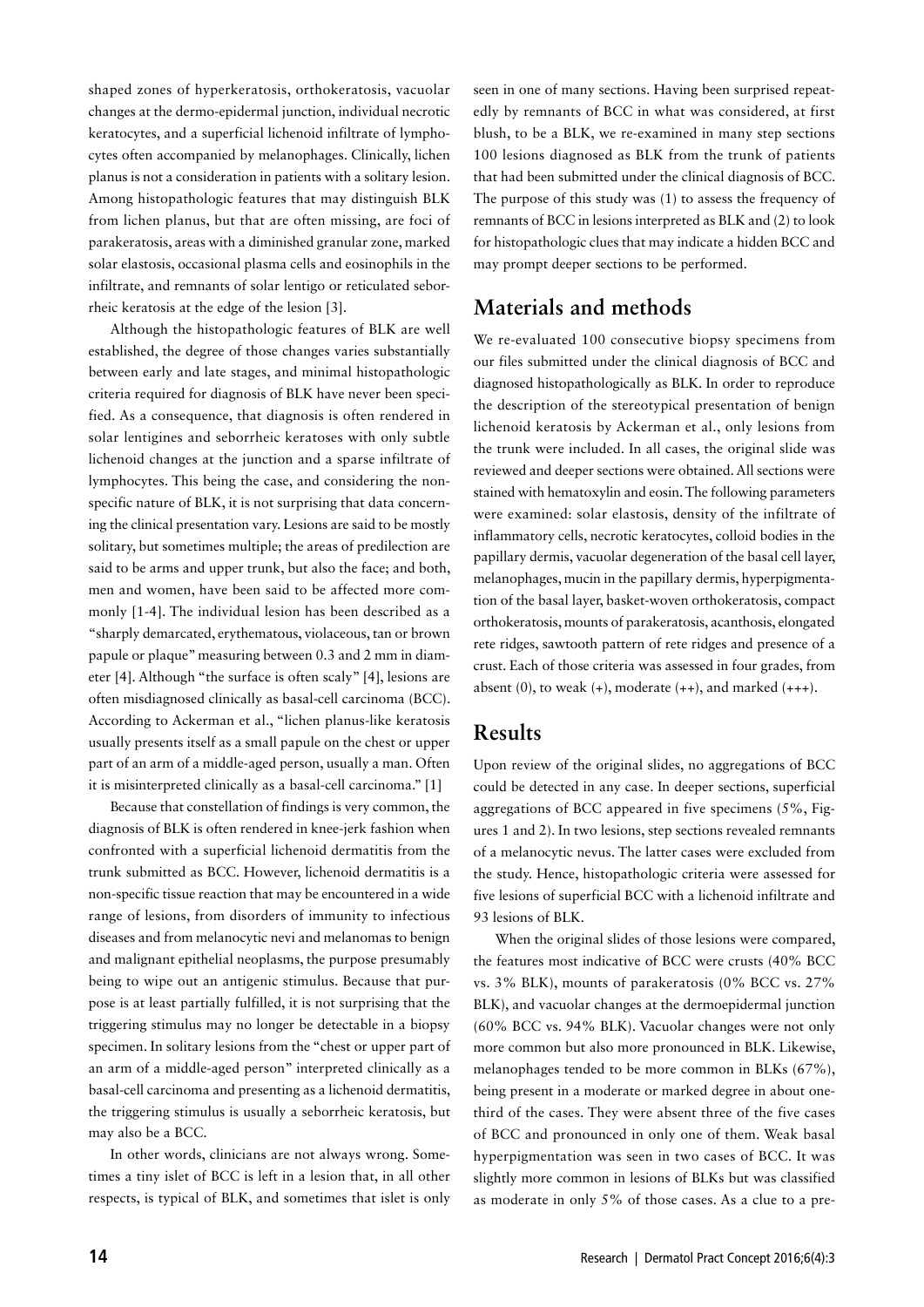

**Figure 1a.** Lesion originally diagnosed as BLK. There is a dense lichenoid infiltrate in the upper dermis associated with fibrosis, epithelial hyperplasia, hypergranulosis, and compact orthokeratosis. Step sections revealed remnants of a superficial BCC at the edge of the specimen. [Copyright: ©2016 Kulberg et al.]



Figure 1b. Epithelial hyperplasia with a "sawtooth" pattern of rete ridges, hypergranulosis, and orthokeratosis. There are only minimal vacuolar changes at the dermo-epidermal junction and but a few necrotic keratocytes. Numerous lymphocytes are present at the junction and in the lower half of the spinous zone. [Copyright: ©2016 Kulberg et al.]



**Figure 2a.** Lesion originally diagnosed as BLK. Step sections revealed remnants of a BCC surrounded and interspersed with lymphocytes in the process of regression. At this slightly later stage, the lichenoid interface dermatitis is less pronounced. [Copyright: ©2016 Kulberg et al.]

existing pigmented seborrheic keratosis, a more pronounced basal hyperpigmentation may militate against BCC. The same is true for basket-woven orthokeratosis that may indicate a pre-existing seborrheic keratosis and was observed more commonly in BLK. Mucin in the papillary dermis was noted in one case of superficial BCC with lichenoid inflammation. It was somewhat less common in BLK (2 of 93 cases), but in those two cases was even more pronounced than in the case of BCC. None of the other criteria provided any clue to the presence of remnants of BCC in step sections. The criteria and the percentage of expression are listed in the table.

## **Discussion**

Benign lichenoid keratosis (BLK) was first described indepen-



Figure 2b. The epidermis is atrophic and infiltrated by only few lymphocytes. There are no vacuolar changes at the junction. Remnants of necrotic keratocytes present themselves as "colloid bodies" beneath the basement membrane. The superficial dermis is fibrotic and harbors a few melanophages. [Copyright: ©2016 Kulberg et al.]

dently by Lumpkin and Helwig and by Shapiro and Ackerman in 1966. Both pairs of authors were puzzled by noting, in a solitary lesion, histopathologic findings typical of lichen planus and raised the question whether those lesions represented a solitary variant of lichen planus or a previously undescribed separate entity. Lumpkin and Helwig referred to them as "solitary lichen planus," whereas Shapiro and Ackerman chose the term "solitary lichen planus-like keratosis." [5,6]

Although Shapiro and Ackerman had emphasized absence of findings suggestive of solar keratosis, such as sparing of adnexal structures, loss of the granular layer and of the "orderly stratified arrangement" of cells, variation of epithelial cells in size and shape, and pronounced cellular atypia [6], subsequent authors interpreted BLK as a variant of actinic keratosis [7,8]. In order to distinguish lesions clearly from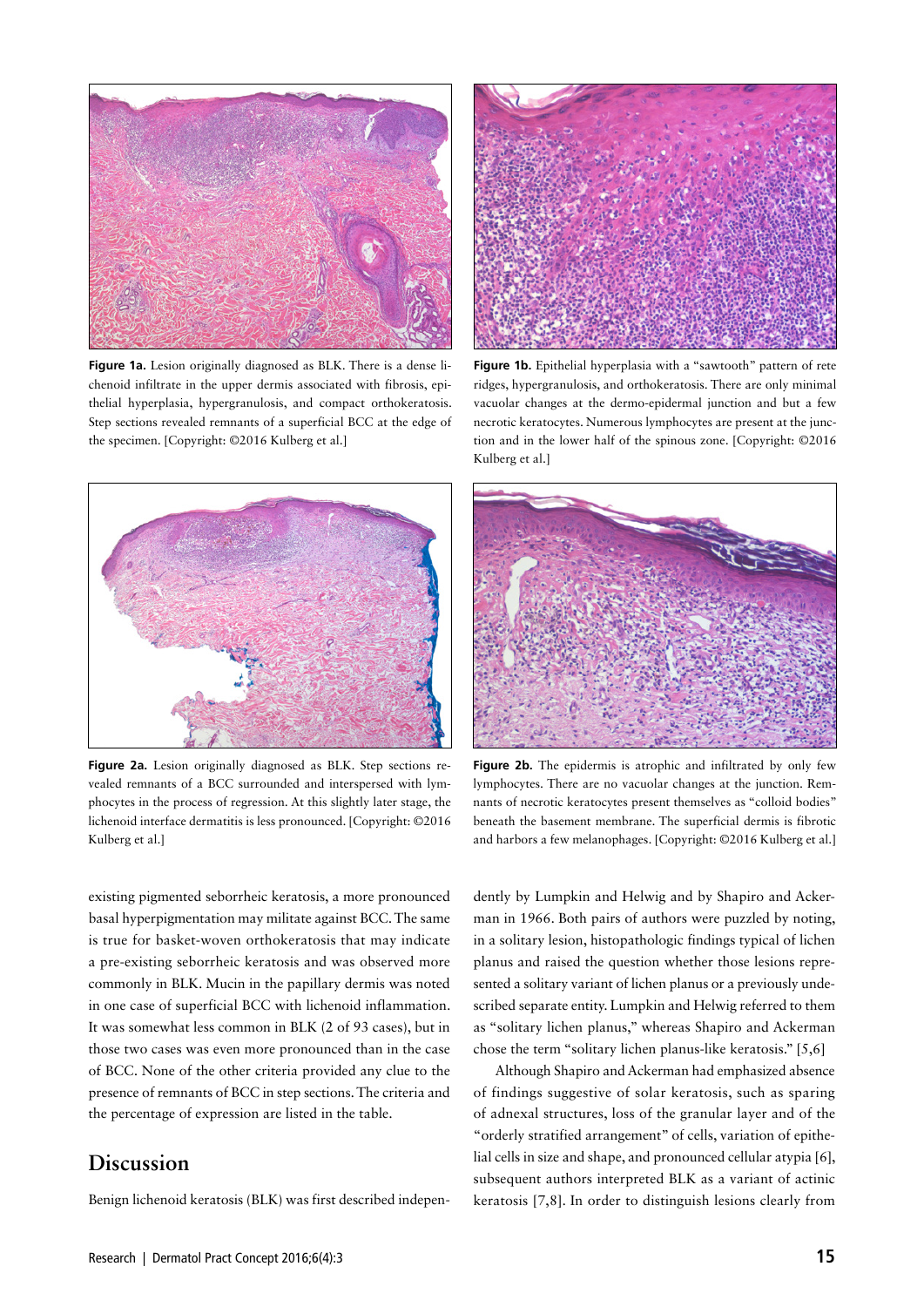| <b>Criteria</b>                    | BCC $(\%)$ n = 5 |                       | BLK $(\%)$ n = 93 |                       |
|------------------------------------|------------------|-----------------------|-------------------|-----------------------|
|                                    | any degree       | $0 - + - + + - + + +$ | any degree        | $0 - + - + + - + + +$ |
| <b>Crusts</b>                      | 40               | $60 - 20 - 20 - 0$    | 3                 | $97 - 2 - 1 - 0$      |
| Mounts of parakeratosis            | $\Omega$         | $100 - 0 - 0 - 0$     | 27                | $73 - 17 - 10 - 0$    |
| Vacuolar alteration                | 60               | $40 - 20 - 40 - 0$    | 94                | $6 - 23 - 42 - 29$    |
| Melanophages                       | 40               | $60 - 20 - 0 - 20$    | 67                | $33 - 38 - 27 - 2$    |
| <b>Basal hyperpigmentation</b>     | 40               | $60 - 40 - 0 - 0$     | 47                | $53 - 42 - 5 - 0$     |
| Basket-woven orthokeratosis        | 20               | $80 - 0 - 20 - 0$     | 64                | $36 - 57 - 7 - 0$     |
| Mucin in papillary dermis          | 20               | $80 - 20 - 0 - 0$     | 2                 | $98 - 0 - 2 - 0$      |
| Colloid bodies in papillary dermis | 40               | $60 - 0 - 20 - 20$    | 47                | $53 - 17 - 20 - 10$   |
| Necrotic keratocytes               | 80               | $20 - 40 - 20 - 20$   | 85                | $15 - 37 - 30 - 18$   |
| <b>Hypergranulosis</b>             | 40               | $60 - 0 - 40 - 0$     | 64                | $36 - 45 - 18 - 1$    |
| "Sawtooth" pattern of rete ridges  | 20               | $80 - 20 - 0 - 0$     | 22                | $78 - 13 - 9 - 0$     |
| Elongated rete ridges              | 40               | $60 - 0 - 0 - 40$     | 61                | $39 - 33 - 24 - 4$    |
| Compact orthokeratosis             | 40               | $60 - 40 - 0 - 0$     | 53                | $47 - 37 - 16 - 0$    |
| Inflammatory cell infiltrate       | 100              | $0 - 0 - 40 - 60$     | 99                | $1 - 9 - 29 - 61$     |
| Solar elastosis                    | 100              | $0 - 40 - 60 - 40$    | 99                | $1 - 27 - 59 - 13$    |

**TABLE 1. Criteria examined with degree of positivity in BCC and BLK. [Copyright: ©2016 Kulberg et al.]**

actinic keratoses with a lichenoid infiltrate, the term "lichenoid benign keratosis" was introduced in 1976 by Scott and Johnson, who alluded not only to the lack of cellular atypia in BLK but also to the absence of solar elastosis in many cases and to the occurrence of many lesions on the trunk [9].

In 1975, Mehregan noted that, "the periphery of the lesions invariably showed areas of downward budding of pigmented basaloid cells characteristic of lentigo senilis. Toward the center, these epithelial buds were obliterated by the development of an inflammatory cell infiltrate." The latter was "not always bandlike as that of typical lichen planus, but was occasionally spotty and perivascular." Despite those deviations from previous descriptions, lesions were essentially the same as those reported as lichen planus-like keratosis: their center resembled lichen planus by virtue of "liquefaction degeneration of basal cells with incontinence of pigment" and "epidermal thickening with hypergranulosis and hyperkeratosis." Mehregan considered BLK to be "an inflammatory variant of lentigo senilis." [10]

Other authors confirmed Mehregan's observations. Although remnants of a solar lentigo or reticulated seborrheic keratosis are not always detectable, they are found often and may serve as a clue to the diagnosis [11]. Absence of such remnants has prompted some authors, to this date, to interpret BLK as a distinct entity unrelated to solar lentigines and seborrheic keratoses [12,13]. However, in a lesion undergoing regression, failure to detect remnants of it must be expected. In clinical studies, BLK has been found to show "a rather consistent association with senile lentigines." [14] Moreover, stages in the evolution of the pigmented macule of solar lentigo to the violaceous plaque of BLK, followed by complete disappearance of the lesion, have been documented in several studies [15-17]. In molecular studies, many BLKs have been found to harbor mutations commonly found in solar lentigines and seborrheic keratoses [18].

In brief, there is ample evidence that most solitary lesions displaying histopathologic features reminiscent of lichen planus are solar lentigines/reticulated seborrheic keratoses affected by a lichenoid tissue reaction. If the term BLK is to maintain any specific meaning, it should be reserved to those lesions. If used in broader, non-specific fashion, i.e., for various types of regressing neoplasms affected by a lichenoid tissue reaction, it necessarily includes not only viral warts but also some solar keratoses, squamous-cell carcinomas, melanocytic nevi, and melanomas. In fact, it has been proposed to classify lichenoid keratoses into lesions "(1) associated with epithelial changes (lichenoid: seborrheic/actinic keratosis, squamous cell carcinoma, basal cell carcinoma, verruca, solar lentigo); (2) associated with melanocytic changes (lichenoid: melanocytic nevus, lentigo maligna, melanoma); and (3) miscellaneous (lichen planus, drug eruption, lupus erythematosus, cutaneous T-cell lymphoma)." [19] Evidently, any usefulness of the term "lichenoid keratosis" is sacrificed by that approach.

In general, BLK is considered to represent an inflamed, regressing variant of solar lentigo/seborrheic keratosis. Other types of lesions affected by a lichenoid tissue reaction are regarded as differential diagnoses of BLK. The difficulty of differential diagnosis has been emphasized in various articles. Especially, distinction from melanocytic lesions undergoing regression may be both challenging and important. In our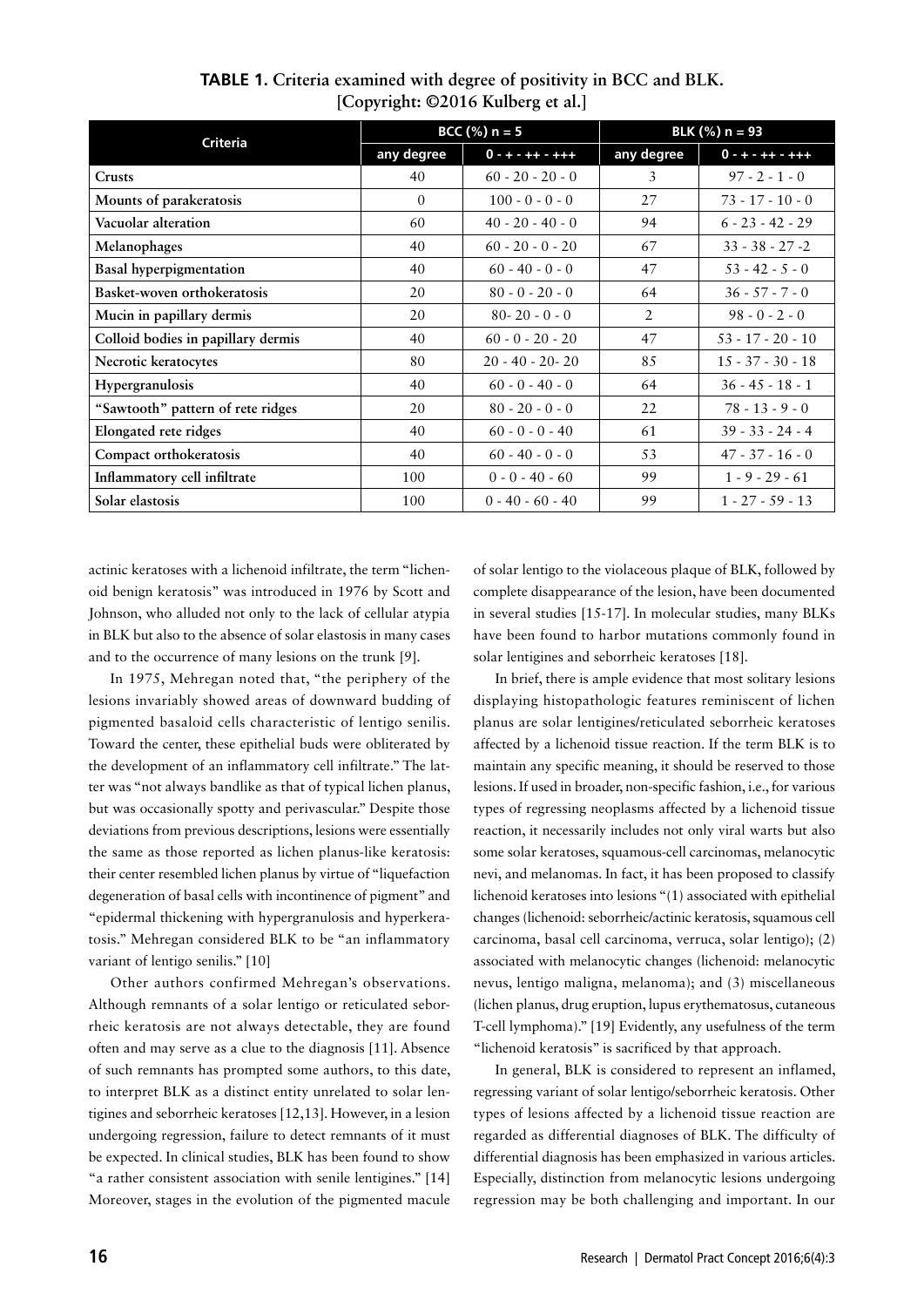study, 2 of 100 lesions diagnosed originally as BLK revealed remnants of a melanocytic nevus in deeper sections. This is consonant with data from the literature. In a study of 336 BLKs in which deeper sections were obtained, two lesions proved to be regressing melanocytic nevi [20]. In an even larger study comprising more than 1000 cases originally diagnosed as BLK, 14 melanocytic nevi and 6 melanomas were identified [21]. In the original sections, the melanocytic proliferation may be masked by the dense lichenoid infiltrate at the dermo-epidermal junction. Vice versa, BLK may simulate a melanocytic nevus by the combined presence of lymphocytes and pigmented keratocytes with vacuolar alteration at the dermo-epidermal junction, sometimes leading to "pseudomelanocytic nests." In cases of doubt, immunohistochemical confirmation of a melanocytic proliferation, or absence of it, is essential, and even then caution is advisable because markers of melanocytes, such as Melan-A, may be falsely positive [22]. Particularly challenging are cases in which the original lesion has regressed completely, leaving behind a superficial scar with coarse bundles of collagen in a thickened papillary dermis, telangiectases oriented mostly perpendicular to the skin surface, and melanophages. Although some findings favor a regressed melanoma, such as large diameter and a dense horizontal band of melanophages, and others a regressed BLK, such as foci of wedge-shaped hypergranulosis and clusters of necrotic keratocytes in the papillary dermis, a definite distinction between both conditions may be impossible [23].

Although large series of cases diagnosed as BLK have been reviewed in several studies in which deeper sections have been cut in search for other types of lesions, regressing BCC masquerading as BLK has never been emphasized. This is surprising considering the clinical diagnosis of BCC in many cases of BLK, especially those from the trunk, and the well-known tendency of BCC to regress. It has been estimated that 50% of BCCs show histopathologic evidence of partial regression [24]. In superficial BCCs, that proportion is even higher: foci devoid of neoplastic epithelial cells and characterized by a thickened papillary dermis with many fibroblasts and dilated, tortuous blood vessels are the rule, rather than the exception, contributing to the phenomenon of a seemingly "multicentric" lesion. Because regression of both, superficial BCC and BLK, is mediated by a dense superficial infiltrate of lymphocytes [25], confusion of both events is likely to occur in the absence of remnants of BCC or solar lentigo/seborrheic keratosis, respectively.

In our review of 100 lesions diagnosed histopathologically as BLK, the clinical diagnosis of BCC could be confirmed by cutting deeper sections in five lesions. The small size of aggregations of BCC, the dense lichenoid infiltrate of lymphocytes surrounding or infiltrating them, and the non-specificity of that inflammatory reaction militate against the possibility of a collision of two independent phenomena and strongly suggest interpretation of those cases as BCC undergoing regression. The same applies to remnants of other neoplasms, such as nests of a melanocytic nevus that turned up in two additional cases. There was no evidence of solar keratosis in any of our cases, probably because only lesions from the trunk of patients have been included. In brief, BCC was the neoplasm overlooked most commonly in lesions from the trunk. Given the tendency of superficial BCC to regress that may be even more pronounced in lesions already showing definite signs of regression, the relatively low number of overlooked BCCs may have little impact. Nonetheless, foci of regression in a BCC do not imply regression of the entire lesion. Portions of a BCC may continue to expand while others regress. The morphologic pattern of "multicentric" BCC has been attributed to "successive phases of growth and regression of the neoplasm." [26] In any event, the diagnosis of BLK was a misdiagnosis in five cases included in our study and, even more embarrassing, a histopathologic misdiagnosis overruled a correct clinical diagnosis.

Even with step sections, that mistake cannot be avoided entirely. Nonetheless, deeper sections enhance the chance of finding remnants of the original lesion. Considering effort and costs, clues as to whether deeper sections should be ordered are desirable. Because of the limited number of lesions examined, no confident recommendation can be given on the basis of this study. Nonetheless, the presence of crusts in concert with only minimal vacuolar alteration at the dermo-epidermal junction and no or few melanophages in the papillary dermis may justify deeper sections, whereas basket-woven orthokeratosis with mounts of parakeratosis and hyperpigmentation of the basal layer may reassure of the diagnosis of BLK.

*Aleksandra Kulberg conducted this study during a fellowship at the Center for Dermatopathology in Freiburg.*

#### **References**

- 1. Ackerman AB, White W, Guo Y, Umbert I. *Differential Diagnosis in Dermatopathology IV*. Philadelphia: Lea & Febiger, 1994:122-5.
- 2. Weedon D. Strutton G, Rubin AI. *Weedon's Skin Pathology*. 3rd ed. London: Churchill Livingston, Elsevier, 2010:47-8.
- 3. Ackerman AB, Niven J, Grant-Kels JM. *Differential Diagnosis in Dermatopathology*. Philadelphia: Lea & Febiger, 1982:10-13.
- 4. Calonje E, Brenn T, Lazar A, McKee PH. *McKee's Pathology of the Skin*, 4th ed. Amsterdam: Elsevier, 2012:231-2.
- 5. Lumpkin LR, Helwig EB. Solitary lichen planus. Arch Dermatol 1966;93:54-5.
- 6. Shapiro L, Ackerman AB. Solitary lichen planus-like keratosis. Dermatologica 1966;132:386-92. PMID: 5922272.
- 7. Hirsch P, Marmelzat WL. Lichenoid actinic keratosis. Dermatologia Int 1967;6:101-3. PMID: 5585742.
- 8. Pinkus H. Lichenoid tissue reactions. Arch Dermatol 1973;107:840-6. PMID: 4575946.